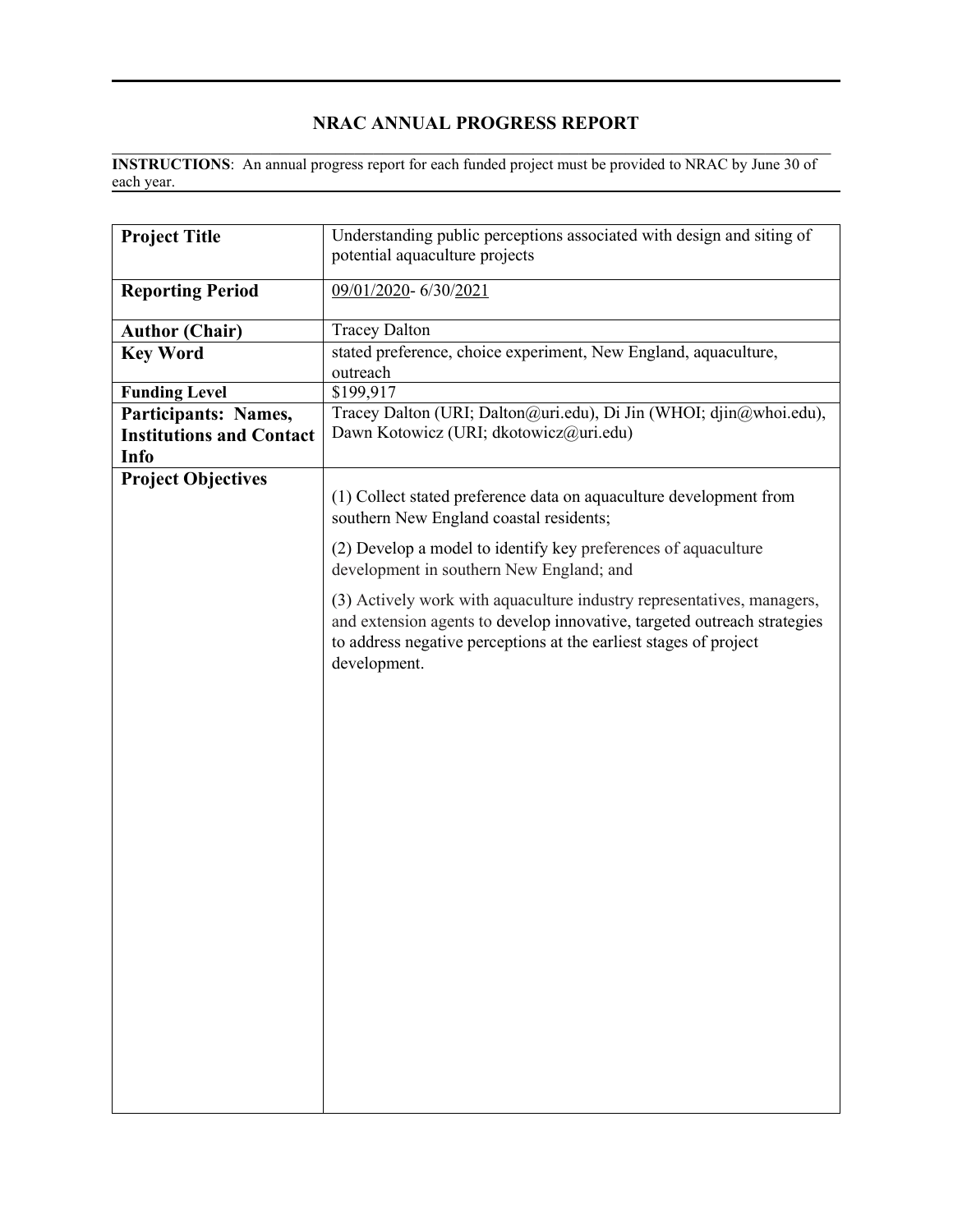| <b>Anticipated Benefits</b> | State briefly how the project will benefit the aquaculture industry -<br>directly or indirectly.                                                                                                                                                                                                                                                                                                                  |  |  |  |
|-----------------------------|-------------------------------------------------------------------------------------------------------------------------------------------------------------------------------------------------------------------------------------------------------------------------------------------------------------------------------------------------------------------------------------------------------------------|--|--|--|
|                             | The knowledge gained through the survey can be used by growers to<br>create aquaculture proposals that will face less opposition from the<br>public when first proposed, thus creating more expedient permitting of<br>aquaculture farms and reducing costs in terms of time and effort spent<br>by aquaculture growers to re-design their projects after multiple public<br>comment periods and public meetings. |  |  |  |
|                             | Findings will also lead to more efficient and effective reviews of permits<br>and leases, leading to an increase in the presence and practice of<br>aquaculture farms and a reduction in costs in terms of time and effort<br>spent by managers to facilitate a lengthy permitting process.                                                                                                                       |  |  |  |
| <b>Project Progress</b>     | Summarize concisely for each objective the progress toward<br>accomplishment to date. This has an 8,000 character limit.                                                                                                                                                                                                                                                                                          |  |  |  |
|                             | During the project reporting period, we have made progress on Project<br>Objectives $1 \& 3$ . We developed a plan for conducting focus groups<br>that will be used to develop, refine and pre-test the survey instrument.<br>Focus groups will be conducted virtually in July and August 2021. We<br>also established and hosted a meeting of the Growers' Advisory Panel.                                       |  |  |  |
| <b>Accomplishments:</b>     |                                                                                                                                                                                                                                                                                                                                                                                                                   |  |  |  |
| <b>Outreach Overview</b>    | Describe in general how your results have been extended to the intended<br>users. OR, if they haven't yet, explain when & how this will occur.<br>At this early stage of the project, we do not have any findings. Using<br>the diffusion of innovations approach for how new ideas are<br>communicated through specific channels to reach a broader audience,                                                    |  |  |  |
|                             | we expect to use existing aquaculture grower, practitioner and manager<br>networks to communicate the project activities and results in the coming<br>years.                                                                                                                                                                                                                                                      |  |  |  |
| <b>Targeted Audiences</b>   | Provide information on the target audience for efforts designed to<br>cause a change in knowledge, actions, or conditions.                                                                                                                                                                                                                                                                                        |  |  |  |
|                             | Target audiences include growers, practitioners and managers.                                                                                                                                                                                                                                                                                                                                                     |  |  |  |
| <b>Outputs:</b>             | Outputs are tangible, measurable products (website, events, workshops,<br>products [AV, curricula, models, software, technology, methods,                                                                                                                                                                                                                                                                         |  |  |  |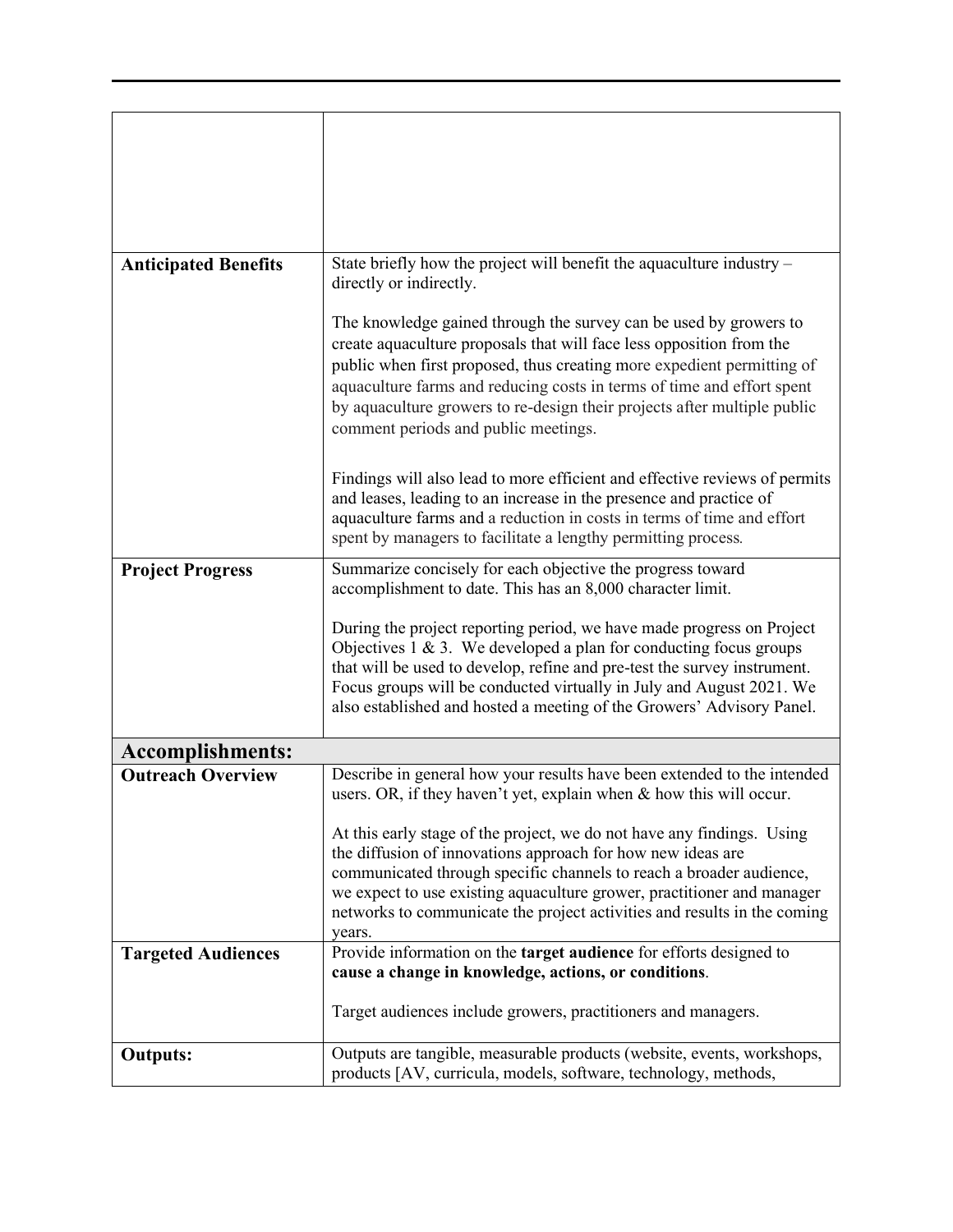|                          | websites, patents, etc.], trainees, etc.). Do NOT include publications as<br>they're listed separately.<br>The research team hosted a meeting with the Growers Advisory Panel.                                                                                                                                                                                                                                                                                                                                                                                                                                                                                                                                                                                                                                                                                                                                                                                                                                                                                                                                                                                                                                                                                                                                                                                          |  |  |  |
|--------------------------|-------------------------------------------------------------------------------------------------------------------------------------------------------------------------------------------------------------------------------------------------------------------------------------------------------------------------------------------------------------------------------------------------------------------------------------------------------------------------------------------------------------------------------------------------------------------------------------------------------------------------------------------------------------------------------------------------------------------------------------------------------------------------------------------------------------------------------------------------------------------------------------------------------------------------------------------------------------------------------------------------------------------------------------------------------------------------------------------------------------------------------------------------------------------------------------------------------------------------------------------------------------------------------------------------------------------------------------------------------------------------|--|--|--|
| <b>Outcomes/Impacts:</b> | Describe how findings, results, techniques, or other products that were<br>developed or extended from the project generated or contributed to an<br>outcome/impact. Outcomes/impacts are defined as changes in<br>Knowledge, Action, or Condition.<br>At this early stage of the project, there are no outcomes/impacts to<br>report.                                                                                                                                                                                                                                                                                                                                                                                                                                                                                                                                                                                                                                                                                                                                                                                                                                                                                                                                                                                                                                   |  |  |  |
| <b>Impacts Summary</b>   | Provide short statements (2-3 sentences) about each of the following:<br>(pre-established fields for Researchers to complete short statement<br>answers)<br>1. Relevance: Issue – what was the problem?<br>The primary barrier to aquaculture development and expansion<br>in the Northeast region is related to residents' negative<br>perceptions toward aquaculture operations.<br>2. Response: What was done?<br>We are conducting a survey of residents in southern New<br>England to identify key public preferences related to design and<br>siting of potential aquaculture projects.<br>3. Results: How did your work make a difference (change in<br>knowledge, actions, or conditions) to the target audiences?<br>We expect that findings will modify grower behavior in terms of<br>the types of projects they propose. Findings will also help<br>practitioners address misconceptions of the public and help<br>identify concerns held by specific groups.<br>4. Recap: One-sentence summary<br>Through a survey of residents in southern New England, this<br>study identifies public preferences of aquaculture farm designs<br>and operations that can be used by growers to create more<br>acceptable farm designs, by managers to more expediently<br>review proposals, and by practitioners to address public<br>misconceptions about aquaculture. |  |  |  |
| <b>Publications</b>      | Follow the format to list publications in the following categories:<br>Presentations:<br>o Oral<br>Posters<br>$\circ$<br>Peer-reviewed:<br>Print (journal, etc.)<br>$\circ$<br>Digital (websites, videos, etc.)<br>$\circ$<br>Non-Peer-reviewed:<br><b>Extension factsheets</b><br>$\circ$<br>Popular articles<br>$\circ$<br>At this early stage of the project, there are no publications yet.                                                                                                                                                                                                                                                                                                                                                                                                                                                                                                                                                                                                                                                                                                                                                                                                                                                                                                                                                                         |  |  |  |
|                          |                                                                                                                                                                                                                                                                                                                                                                                                                                                                                                                                                                                                                                                                                                                                                                                                                                                                                                                                                                                                                                                                                                                                                                                                                                                                                                                                                                         |  |  |  |